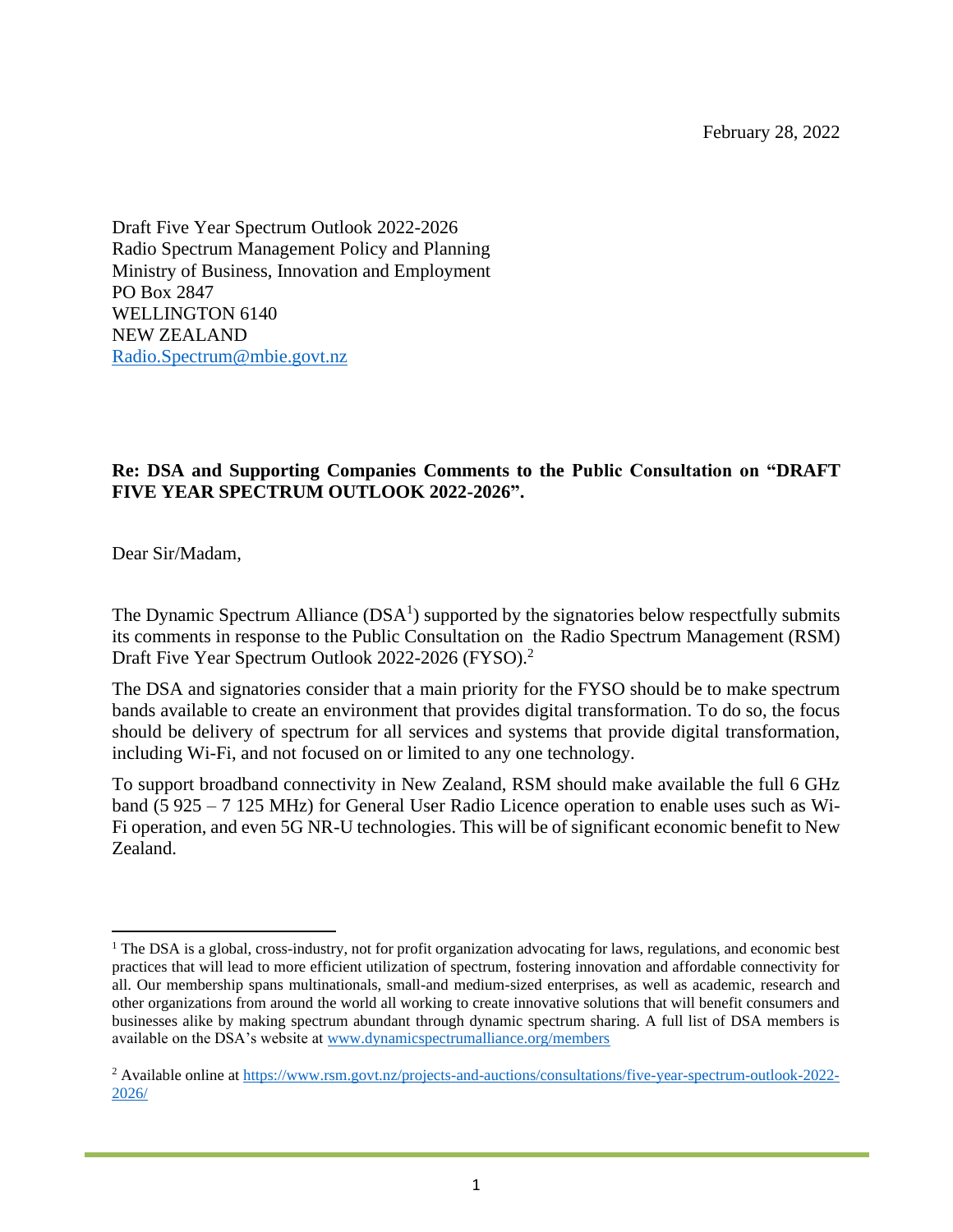The DSA and signatories appreciate the opportunity to respond to the Ministry's draft FYSO consultation. We are available to discuss these comments, or to provide additional information, should you have any questions.

Yours sincerely,

Martha-SUAREZ President Dynamic Spectrum Alliance



# **Supported by**

Broadcom, Inc. Cisco Systems, Inc. Hewlett Packard Enterprise Intel Corporation Meta Platforms Inc. (formerly Facebook, Inc.) Qualcomm Incorporated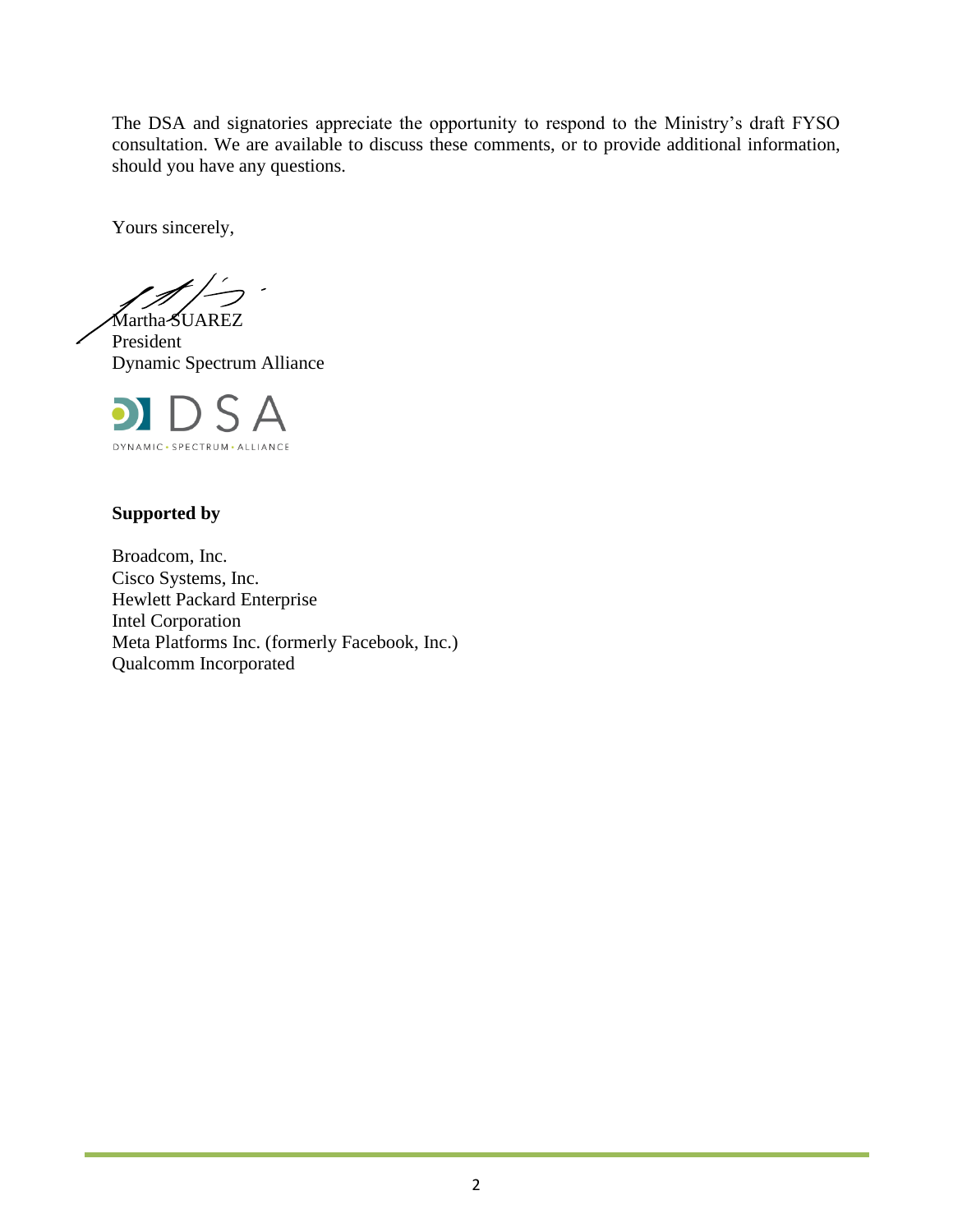## **COMMENTS TO THE PUBLIC CONSULTATION**

#### **Introduction**

The Draft Five Year Spectrum Outlook 2022-2026 (FYSO) outlines the direction of work and focus for Radio Spectrum Management. The DSA recognises the aspirational nature of this document and the intention of highlighting issues that need to be prioritised over the next five years.

As a consultation process, the draft FYSO provides no specific issues or questions to address. Accordingly, these comments address both the overall approach of the FYSO, as well as specific issues.

## **Strategic Direction**

The DSA agrees with the Ministry that radio spectrum is a "vital resource that enables wireless digital connectivity". We also agree that the spectrum contributes to economic growth, innovation and global competitiveness.

These ideals should be the basis for the Ministry in setting specific targets or priorities. An important part of this is the provision of digital transformation using radiocommunication technologies and the radio spectrum resource as a high priority. The focus then, should be on the provision of a comprehensive strategy for enabling broadband, looking at all the technologies that contribute to wireless digital connectivity, including 6 GHz Wi-Fi as a component of that approach.

Of course, New Zealand is a part of the international community, and there are implications in terms of harmonized use of the radio spectrum, and equipment ecosystems, cost and availability.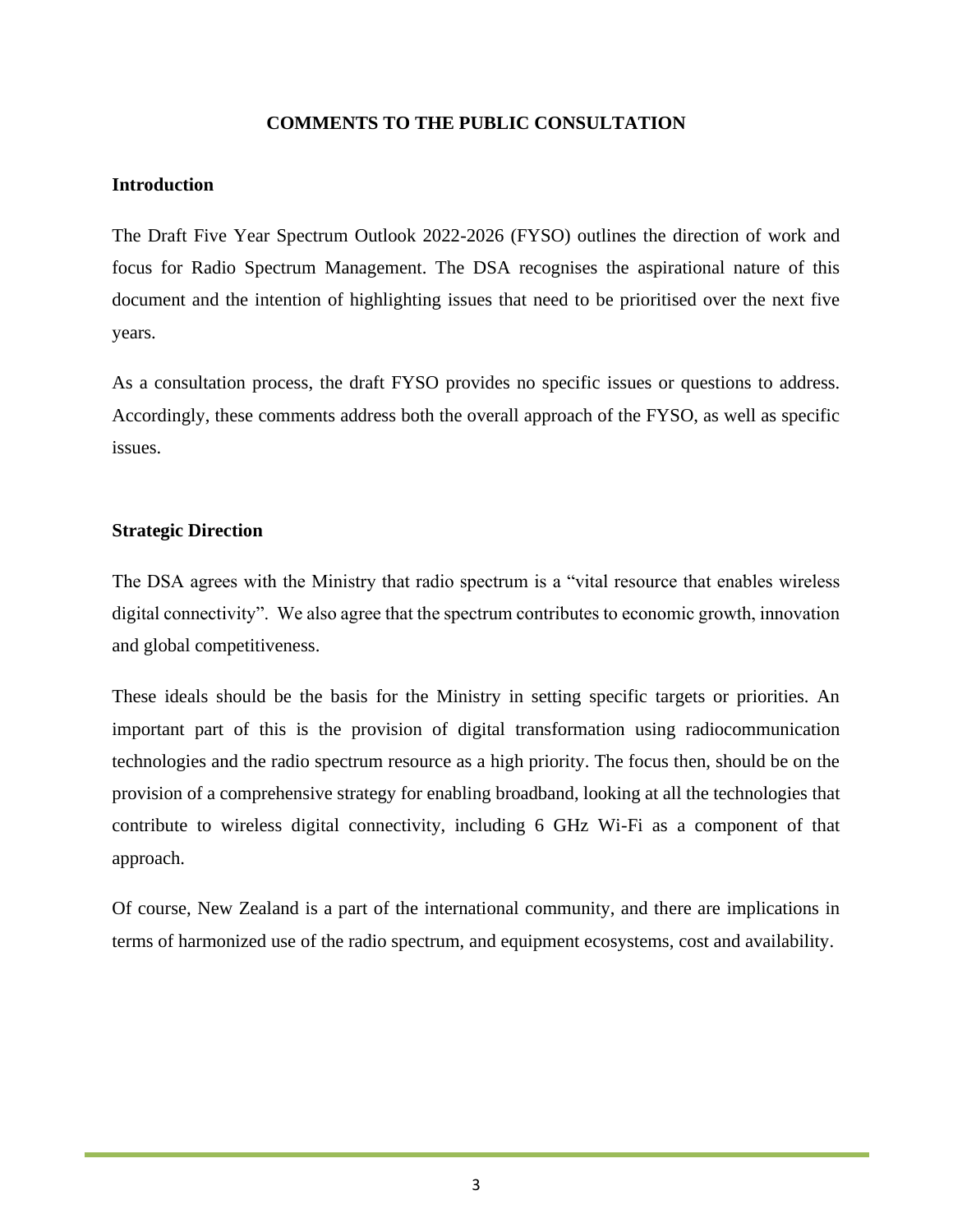## **Technologies Driving Change (Section 2)**

This section of the FYSO provides a snapshot of the Ministry's views of technologies that are driving change. These are identified in Section 2 as:

- Satellites
- Growth in wireless broadband traffic<sup>3</sup>
- IoT/M2M
- Private networks

Section 2.2 addresses the growth in wireless broadband traffic. The DSA agrees that there has been significant uptake in the use of wireless broadband, and broadly agrees with the Ministry's view that increased video usage, availability of streaming services and other applications are important factors. The DSA also agrees that the impact of COVID-19 with increased demands for video conferencing and working from home have also been factors.

What the Ministry has not taken into account, is the importance of Wi-Fi for off-loading 5G traffic as well as for delivering broadband connectivity in the home and in public spaces. Indeed, Wi-Fi can be employed to complement 5G, for example access to the 5G network may be provided through 5G mmWave customer premises equipment that also serves to connect to multiple Wi-Fi devices. As a result of Government policies and programmes, many houses now have fibre to the home and they need access to the latest Wi-Fi services and technologies to realise the potential of the services that are presented, and to eliminate bottlenecks in their broadband service. In addition, the needs of multiple users and devices are leading to increased data demands and there is greater expectation for fast downloads of large files. It can also be expected that augmented reality and virtual reality applications will significantly increase data demands for Wi-Fi based services and technologies in the 2022-2026 timeframe.

These user demands can only be addressed by having access to suitable spectrum that can enable significantly larger channel sizes than those available currently to enable the latest Wi-Fi

 $3$  Figure 2 refers to "Cellular mobile – 5G", while the corresponding section 2.2, relates to "Growth in wireless broadband traffic". Figure 2 should be corrected.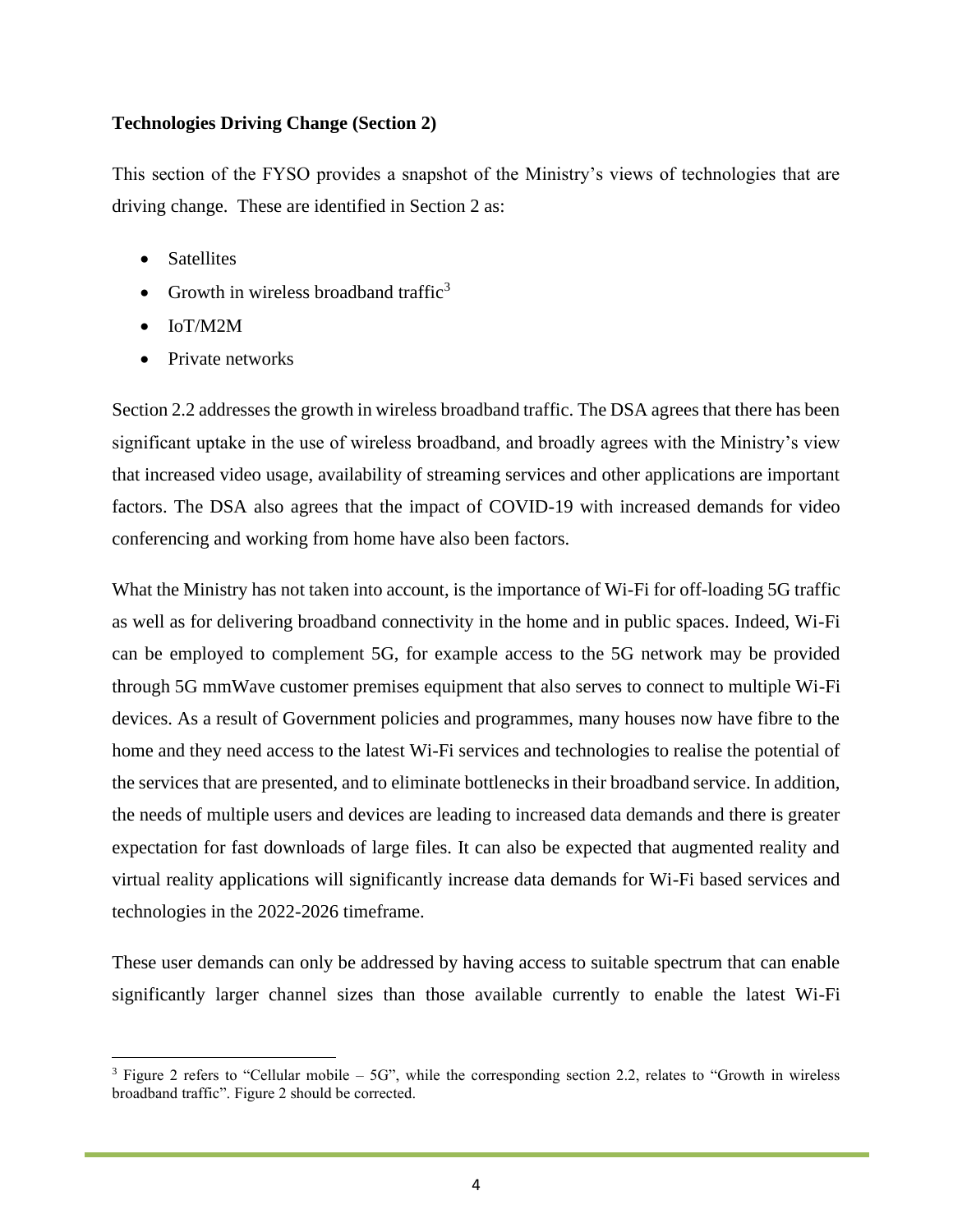technology evolutions (Wi-Fi 6E and, by 2024, Wi-Fi 7) and thus support the evolving spectrum needs of innovative users and applications.

The FYSO notes that the government has focused on enhancing coverage and connectivity and that the focus will shift to addressing capacity constraints, including ensuring there is sufficient capacity to cater for future growth. This is laudable, however there is no corresponding priority listed in the workplan to make this capacity available, other than "investigate use" and "monitoring". Further information on the increased capacity available through the allocation of 1 200 MHz of licence-exempt spectrum for use by technologies such as Wi-Fi is available on the Dynamic Spectrum Alliance website. 4

It is recognised that applications such as IoT, M2M and private networks are all important growth areas in terms of spectrum demand. Wi-Fi responds to many of the needs of these applications and will continue to do so in the future. Many factories and commercial businesses already employ Wi-Fi systems for their needs, and more are expected to do so as equipment is renewed or replaced, and as industrial users move towards integrating digital wireless connectivity (Industry 4.0).

Any assessment of economic growth of a transformative technology should include an assessment of the economic costs resulting from slow uptake. Wi-Fi equipment at 6 GHz is available for operation over the whole 1 200 MHz band (5  $925 - 7$  125 MHz) now, and products are already available in the market. Making available the full 6 GHz band for licence-exempt use should be a priority to provide the full economic growth potential of broadband, enabled by the global ecosystem of devices supporting Wi-Fi in this band.

Making available the full  $5\,925 - 7\,125$  MHz band for licence-exempt use by technologies such as Wi-Fi, provides an additional benefit from its ability to share spectrum with other users, including fixed and satellite. This has been clearly demonstrated in Europe and is noted by the Ministry in its consultation document.

<sup>4</sup> http://dynamicspectrumalliance.org/resources/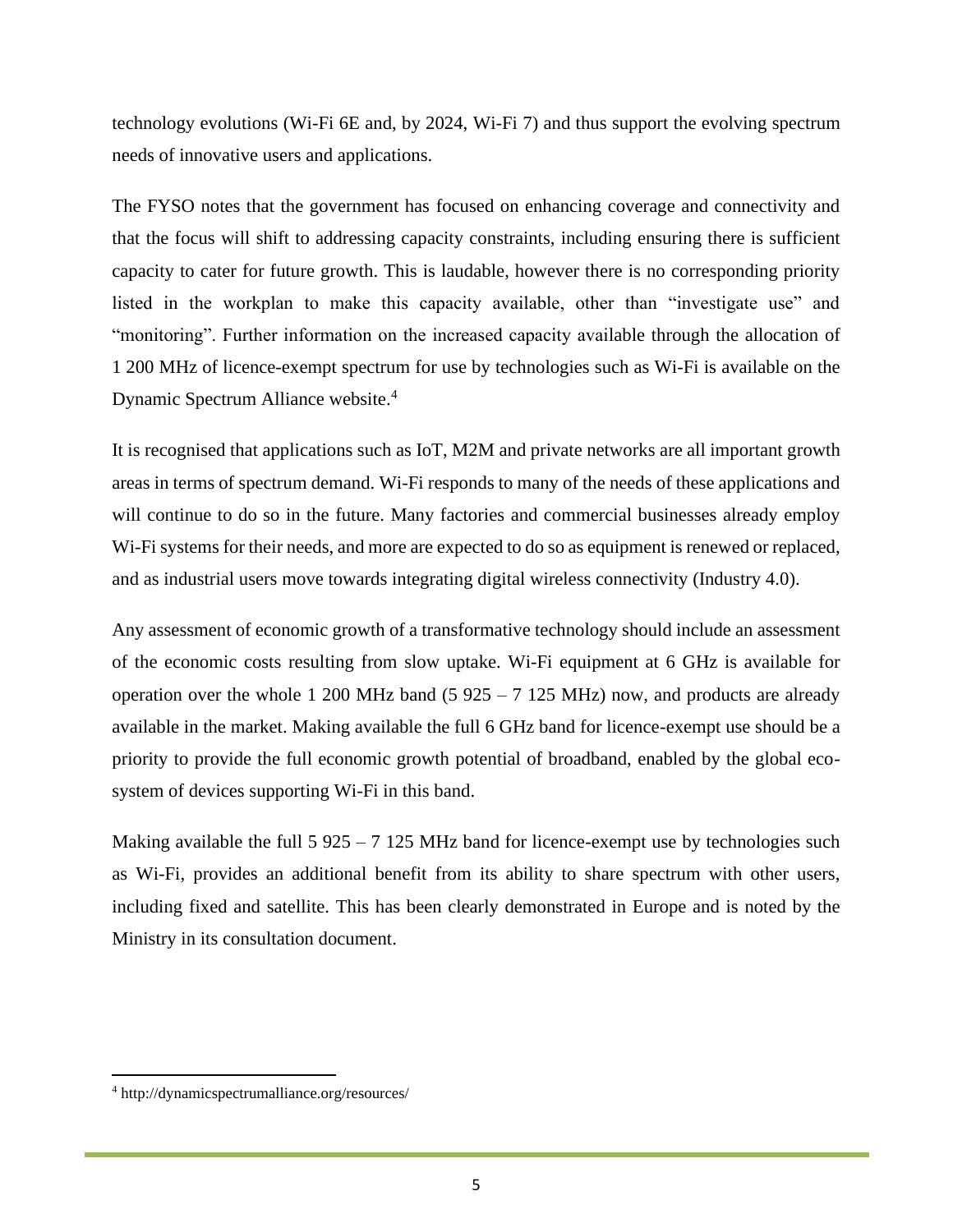#### **Trends in Spectrum Management (Section 3)**

Spectrum management results from a need to address actual, or likely, harmful interference. In considering the various spectrum management mechanisms available to RSM, it is noted that modern technology is increasingly providing solutions to interference issues without the need for traditional spectrum management. For this reason, licence-exempt, or in New Zealand parlance – General User Radio Licence (GURL) spectrum, are the mostly heavily used bands. They require little or no management, and as spectrum is made available on a "non-interference basis", technology is used to addresses interference issues.

In addition to the four areas highlighted in this section, consideration should be given to the operation of Wi-Fi to provide next generation broadband connectivity solutions in widely available GURL bands.

#### **Conclusion**

A main priority for the FYSO should be to make spectrum bands available to create an environment that enables digital transformation. To do so, the focus should be delivery of spectrum for all services and systems that provide digital transformation, including Wi-Fi, and not focused on or limited to any one technology.

To support broadband connectivity in New Zealand, RSM should make available the full 6 GHz band (5 925-7 125 MHz) for General User Radio Licence operation. This will be of significant economic benefit to New Zealand.

Delivery of broadband is a continuously evolving challenge. Meeting these challenges today, and keeping up with future demand, requires access to Wi-Fi spectrum that will allow for dense deployment of access points. Wider channel bandwidths can be enabled by opening the full 1 200 MHz for these denser deployments. Wider channel bandwidth also enables new, innovative, low latency use cases like augmented reality and virtual reality.

Additionally, GURL use of the 6 GHz band would also support future growth in 5G through mobile traffic offloading and enable 5G NR-U technology use.